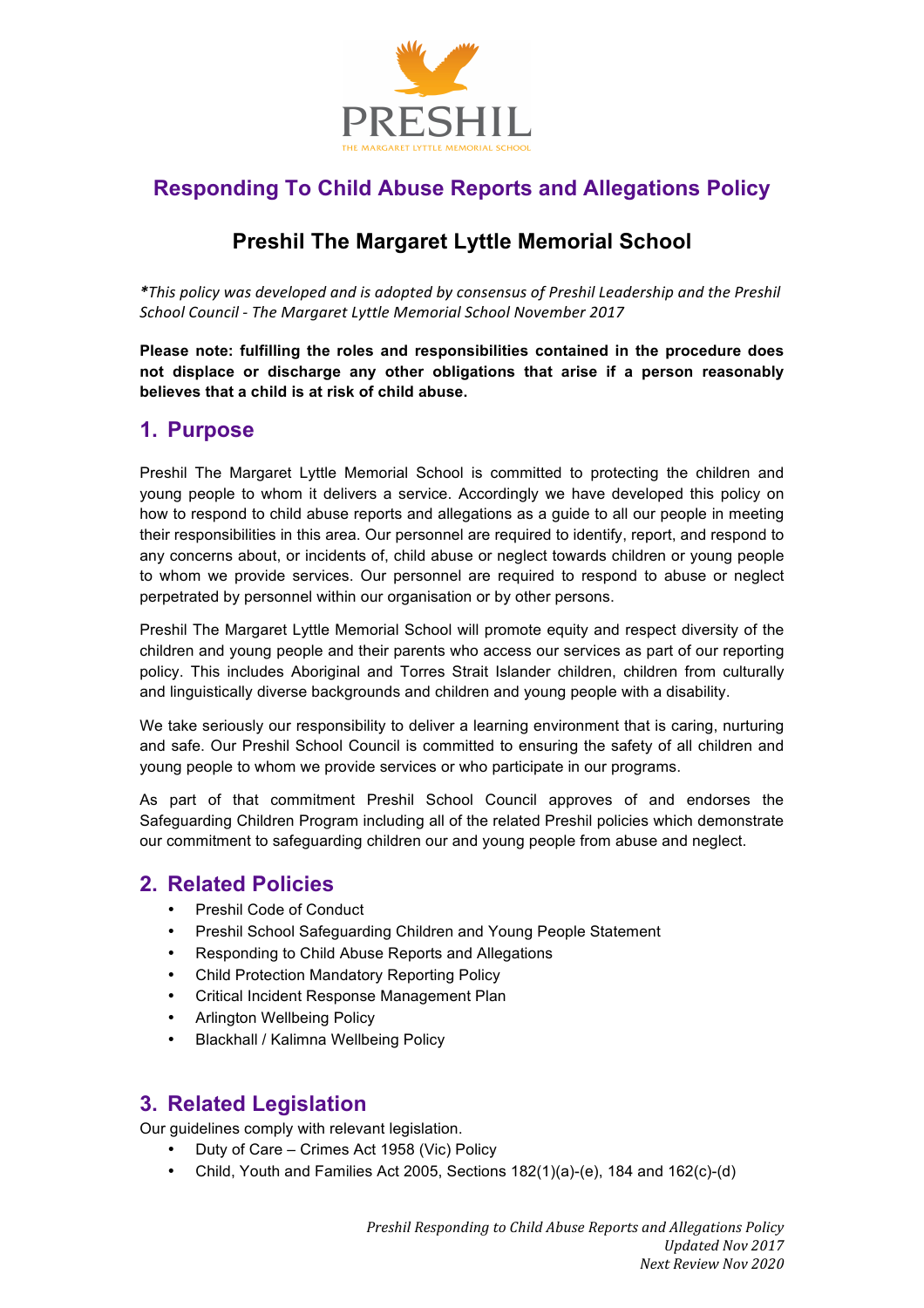- Ministerial Order No.870 Child Safe Standards Managing the Risk of Child Abuse in Schools 2015
- Working With Children Policy
- Child Protection Act
- Criminal Code provisions including special care relationships

*"Belief on reasonable grounds that a child is in need of protection on a ground referred to in Section 162(1)(c) or 162(1)(d), formed in the course of practising his or her office, position or employment as soon as practicable after forming the belief and after each occasion on which he or she becomes aware of any further reasonable grounds for the belief"* (Australian Government Mandatory reporting of child abuse and neglect)

*https://aifs.gov.au/cfca/publications/mandatory-reporting-child-abuse-and-neglect*

## **4. Scope**

All personnel within our organisation are required to meet the requirements of our policy on responding to child abuse reports and allegations.

No one within our organisation is exempt from meeting the standards and requirements set out in this policy.

## **5. Definitions**

| <b>Abuse of Position of Trust</b> | When a person uses his/her power, special position or authority<br>over another person to take advantage of their position to the<br>detriment of the other person, regardless of consent.                                                                                                                                                                                                                                                                                                                                                                                                                                                   |  |
|-----------------------------------|----------------------------------------------------------------------------------------------------------------------------------------------------------------------------------------------------------------------------------------------------------------------------------------------------------------------------------------------------------------------------------------------------------------------------------------------------------------------------------------------------------------------------------------------------------------------------------------------------------------------------------------------|--|
| <b>Allegation</b>                 | An assertion or information still to be proved.                                                                                                                                                                                                                                                                                                                                                                                                                                                                                                                                                                                              |  |
| <b>Alleged Perpetrator</b>        | The person against whom a complaint/allegation is made.                                                                                                                                                                                                                                                                                                                                                                                                                                                                                                                                                                                      |  |
| <b>Alleged Victim</b>             | The person who is reported to have suffered the alleged offence.                                                                                                                                                                                                                                                                                                                                                                                                                                                                                                                                                                             |  |
| <b>Bullying</b>                   | Bullying involves the inappropriate use of power by one or more<br>persons over another less powerful person or group and is<br>generally an act that is repeated over time. Bullying has been<br>described by researchers as taking many forms which are often<br>interrelated and include:<br>Verbal (name calling, put downs, threats);<br>$\bullet$<br>Physical (hitting, punching, kicking, scratching, tripping,<br>$\bullet$<br>spitting);<br>Social (ignoring, excluding, ostracising, alienating); and/or<br>$\bullet$<br>Psychological (spreading rumours, stalking, dirty looks, hiding<br>$\bullet$<br>or damaging possessions). |  |
| Child or young person             | For the purposes of this document, a child will be defined as any<br>person aged less than 18 years. This definition is consistent with<br>the definition of 'child' in the Children, Youth and Families Act 2005<br>and includes young people aged from 0 years to 18 years.                                                                                                                                                                                                                                                                                                                                                                |  |
| Complainant:                      | The person who makes an allegation or who provides information<br>about an act of harm (this person is not necessarily the 'victim').                                                                                                                                                                                                                                                                                                                                                                                                                                                                                                        |  |
| Confidentiality:                  | Each employee who has access to information regarding suspected<br>or disclosed harm has an obligation to observe appropriate                                                                                                                                                                                                                                                                                                                                                                                                                                                                                                                |  |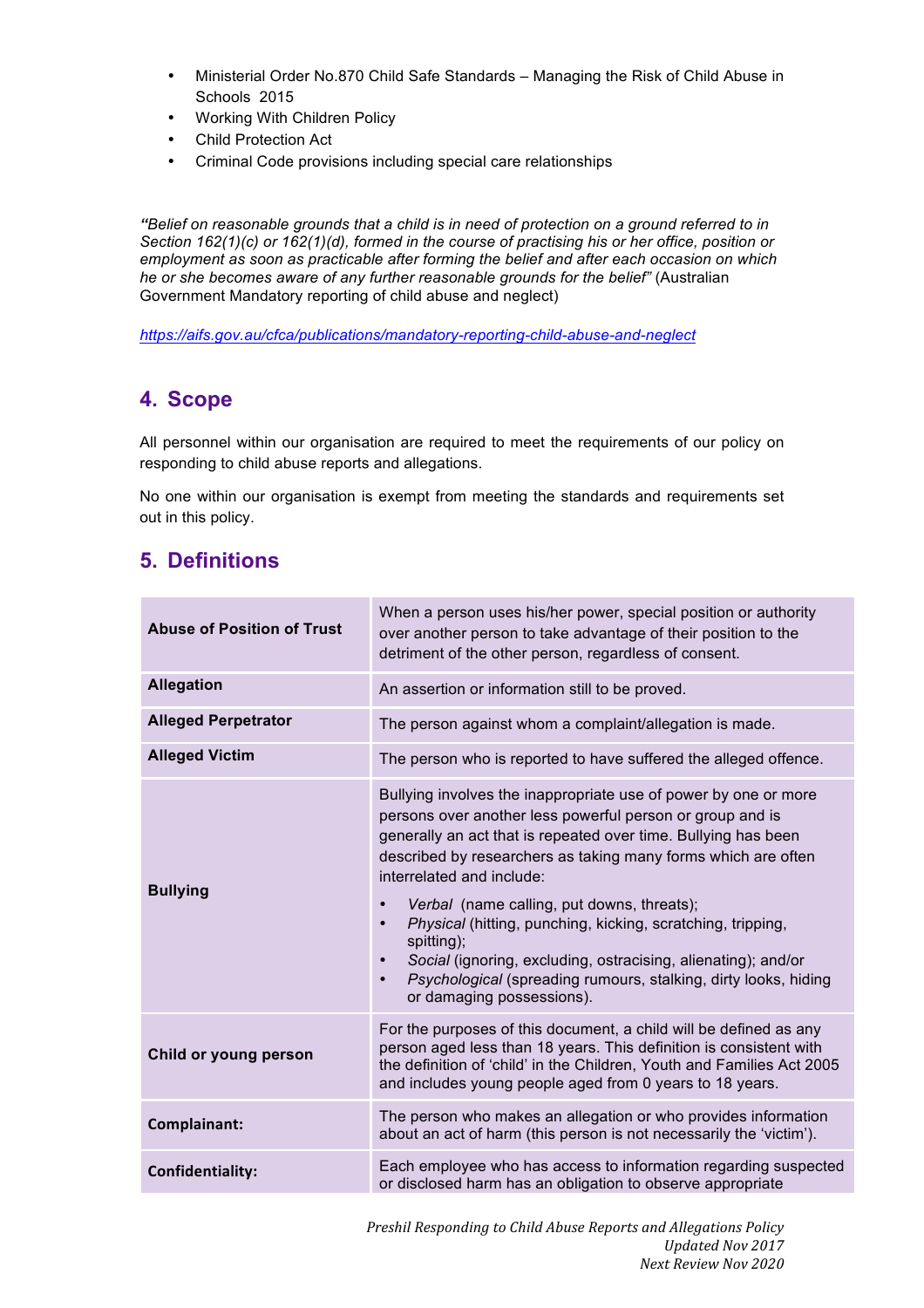|                                            | confidentiality. The School is unable to promise absolute<br>confidentiality since this Policy will require disclosing, internally and<br>externally, certain details involved in responding to the complaint.<br>State authorities can compel people to give evidence about actions<br>under the Protocol and to produce documents.                                                                                                                                                                                                                                                                                                                                                                                                                                                                                                                                                                                                                               |
|--------------------------------------------|--------------------------------------------------------------------------------------------------------------------------------------------------------------------------------------------------------------------------------------------------------------------------------------------------------------------------------------------------------------------------------------------------------------------------------------------------------------------------------------------------------------------------------------------------------------------------------------------------------------------------------------------------------------------------------------------------------------------------------------------------------------------------------------------------------------------------------------------------------------------------------------------------------------------------------------------------------------------|
| <b>Defamation:</b>                         | The damaging of another person's reputation.<br>A person providing information in good faith about harm to a person<br>who needs to know that information is generally excused from<br>liability for defamation.                                                                                                                                                                                                                                                                                                                                                                                                                                                                                                                                                                                                                                                                                                                                                   |
| <b>Emotional or psychological</b><br>abuse | Emotional or psychological abuse occurs when a child does not<br>receive the love, affection or attention they need for healthy<br>emotional, psychological and social development. Such abuse may<br>involve repeated rejection or threats to a child. Constant criticism,<br>teasing, ignoring, threatening, yelling, scapegoating, ridicule and<br>rejection or continual coldness are all examples of emotional abuse.<br>These behaviors continue to an extent that results in significant<br>damage to the child's physical, intellectual or emotional wellbeing<br>and development.                                                                                                                                                                                                                                                                                                                                                                         |
| <b>Employees:</b>                          | Office holders and persons who work in a paid or voluntary capacity<br>at Preshil. The expression also includes persons who are employed<br>by independent contractors engaged by the school.                                                                                                                                                                                                                                                                                                                                                                                                                                                                                                                                                                                                                                                                                                                                                                      |
| <b>Family Violence</b>                     | Family violence occurs when children are forced to live with<br>violence between adults in their home. It is harmful to children. It<br>can include witnessing violence or the consequences of violence.<br>Family violence is defined as violence between members of a family<br>or extended family or those fulfilling the role of family in a child or<br>young person's life. Exposure to family violence places children and<br>young people at increased risk of physical injury and harm and has<br>a significant impact on their wellbeing and development.                                                                                                                                                                                                                                                                                                                                                                                                |
| Grooming                                   | Grooming is a term used to describe what happens when a<br>perpetrator of abuse builds a relationship with a child with a view to<br>abusing them at some stage. There is no set pattern in relation to<br>the grooming of children. For some perpetrators, there will be a<br>lengthy period of time before the abuse begins. The child may be<br>given special attention and, what starts as an apparently normal<br>display of affection, such as cuddling, can develop into sexual<br>touching or masturbation and then into more serious sexual<br>behaviour. Other perpetrators may draw a child in and abuse them<br>relatively quickly. Some abusers do not groom children but abuse<br>them without forming a relationship at all. Grooming can take place<br>in any setting where a relationship is formed, such as leisure,<br>music, sports and religious activities, or in internet chatrooms, in<br>social media or by other technological channels. |
| <b>Harm</b>                                | Harm to a child, is any detrimental effect of a significant nature on<br>the child's physical, psychological or emotional wellbeing. It is<br>immaterial how the harm is caused. Harm can be caused by:<br>physical, psychological or emotional abuse or neglect;<br>$\bullet$<br>sexual abuse or exploitation;<br>$\bullet$<br>a single act, omission or circumstance; and                                                                                                                                                                                                                                                                                                                                                                                                                                                                                                                                                                                        |
|                                            | a series or combination of acts, omissions or circumstances.                                                                                                                                                                                                                                                                                                                                                                                                                                                                                                                                                                                                                                                                                                                                                                                                                                                                                                       |
| <b>Mandatory:</b>                          | Of or like a mandate, obliging or permitting no choice.                                                                                                                                                                                                                                                                                                                                                                                                                                                                                                                                                                                                                                                                                                                                                                                                                                                                                                            |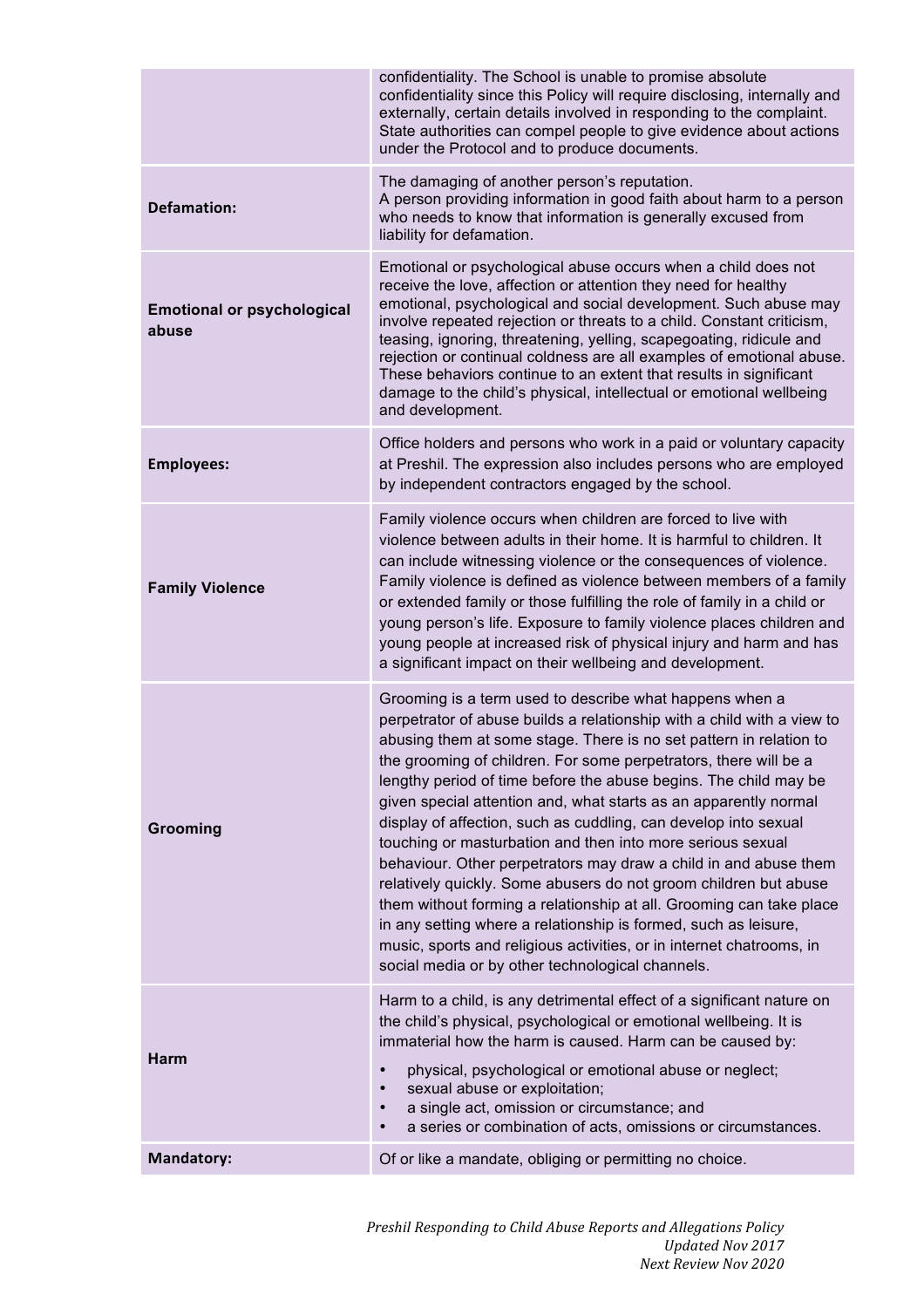| The principles of natural justice will apply to decisions to be made<br>under this Manual and associated protective policies. As the<br>consequences of a decision for any individual become more severe,<br>so the importance of demonstrably acting fairly increases.<br>The two fundamental principles of natural justice are:<br>that those making a decision are not biased; and<br>that persons should not be condemned unless they are<br>$\bullet$<br>given prior notice of the allegations against them and they<br>have a fair opportunity to be heard.                                                                                                                                                                                                                                                                                                                                                                    |
|--------------------------------------------------------------------------------------------------------------------------------------------------------------------------------------------------------------------------------------------------------------------------------------------------------------------------------------------------------------------------------------------------------------------------------------------------------------------------------------------------------------------------------------------------------------------------------------------------------------------------------------------------------------------------------------------------------------------------------------------------------------------------------------------------------------------------------------------------------------------------------------------------------------------------------------|
| Neglect is the persistent failure or deliberate denial to provide the<br>child with the basic necessities of life. Such neglect includes the<br>failure to provide adequate food, clothing, shelter, adequate<br>supervision, clean water, medical attention or supervision to the<br>extent that the child's health and development is, or is likely to be,<br>significantly harmed. Categories of neglect include physical neglect,<br>medical neglect, abandonment or desertion, emotional neglect and<br>educational neglect. The issue of neglect must be considered within<br>the context of resources reasonably available.                                                                                                                                                                                                                                                                                                   |
| All staff and volunteers who work for the organisation whether in a<br>paid or unpaid capacity.                                                                                                                                                                                                                                                                                                                                                                                                                                                                                                                                                                                                                                                                                                                                                                                                                                      |
| Physical abuse occurs when a person subjects a child to non-<br>accidental physically aggressive acts. The abuser may inflict an<br>injury intentionally or inadvertently as a result of physical<br>punishment or the aggressive treatment of a child. Physically<br>abusive behavior includes (but is not limited to) shoving, hitting,<br>slapping, shaking, throwing, punching, biting, burning, excessive<br>and physically harmful over training, and kicking. It also includes<br>giving children harmful substances such as drugs, alcohol or<br>poison. Certain types of punishment, whilst not causing injury can<br>also be considered physical abuse if they place a child are risk of<br>being hurt.                                                                                                                                                                                                                    |
| The person responsible for the leadership and management of the<br>School. In this policy, the term may include the Head's nominated<br>person to deal with matters under this policy.                                                                                                                                                                                                                                                                                                                                                                                                                                                                                                                                                                                                                                                                                                                                               |
| Means a student less than 18 years attending the school; a pre-<br>preparatory age child registered in a pre-preparatory learning<br>program at the school; a person with a disability who is being<br>provided with special education at the school; and is not enrolled in<br>the preparatory year at the school.                                                                                                                                                                                                                                                                                                                                                                                                                                                                                                                                                                                                                  |
| Sexual abuse occurs when an adult or a person of authority (e.g.<br>older) involves a child in any sexual activity. Perpetrators of sexual<br>abuse take advantage of their power, authority or position over the<br>child or young person for their own benefit. It can include making<br>sexual comments to a child, engaging children to participate in<br>sexual conversations over the internet or on social media, kissing,<br>touching a child's genitals or breasts, oral sex or intercourse with a<br>child. Encouraging a child to view pornographic magazines,<br>websites and videos is also sexual abuse. Engaging children to<br>participate in sexual conversations over the internet is also<br>considered sexual abuse.<br>In accordance with the Crimes (Sexual Offences) Act 2006, sexual<br>abuse includes sexual behaviour involving the relevant person and<br>another person in the following circumstances - |
|                                                                                                                                                                                                                                                                                                                                                                                                                                                                                                                                                                                                                                                                                                                                                                                                                                                                                                                                      |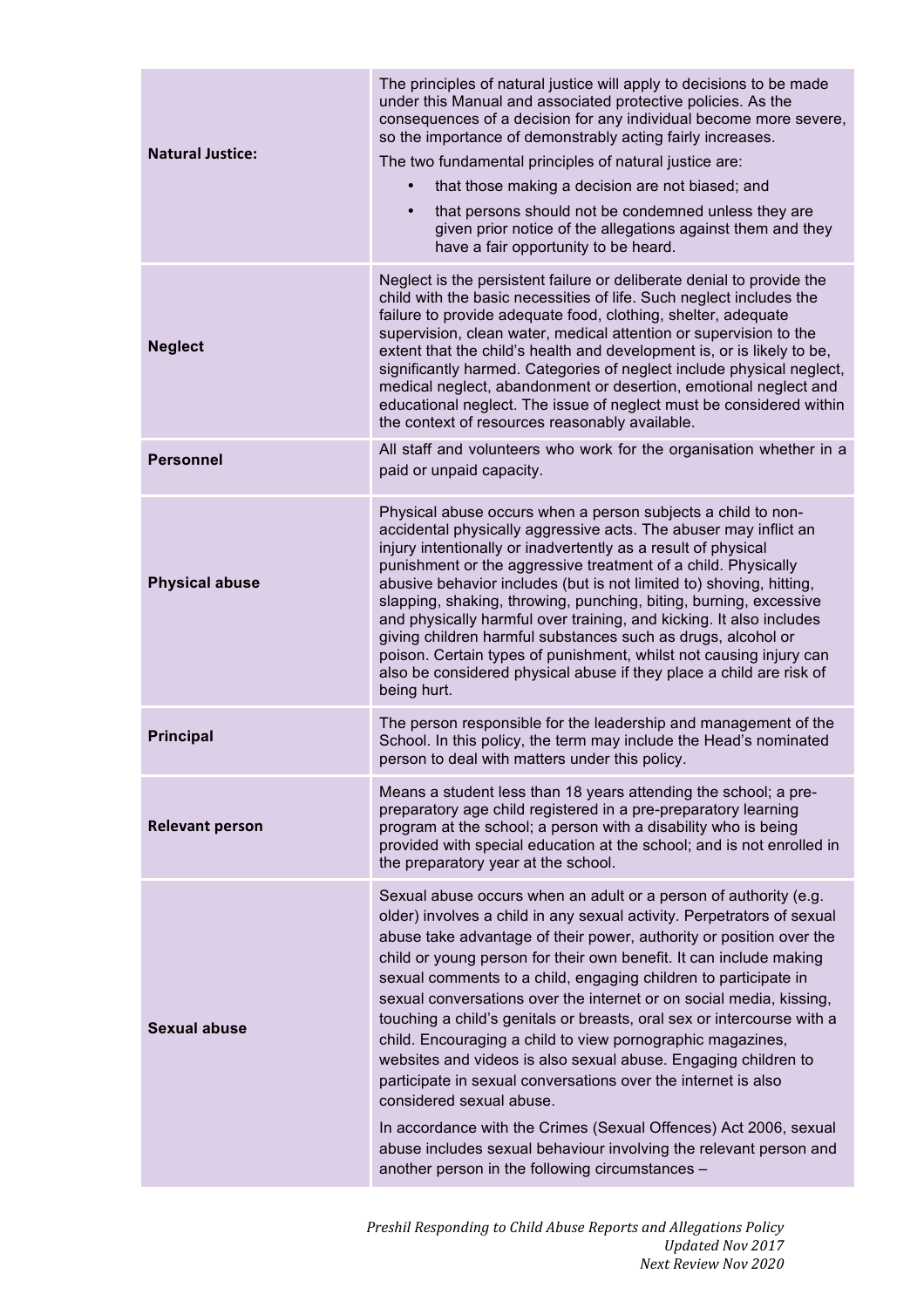|                               | the other person bribes, coerces, exploits, threatens or is<br>$1_{\cdot}$<br>violent toward the relevant person;<br>the relevant person has less power than the other person.<br>2 <sub>1</sub><br>3.<br>there is a significant disparity between the relevant person<br>and the other person in intellectual capacity or maturity.                                                               |  |
|-------------------------------|----------------------------------------------------------------------------------------------------------------------------------------------------------------------------------------------------------------------------------------------------------------------------------------------------------------------------------------------------------------------------------------------------|--|
| <b>Sexual exploitation</b>    | Sexual exploitation occurs when children are forced into sexual<br>activities that are then recorded in some way and/or used to<br>produce pornography. Such pornography can be in the form of<br>actual photos or videos or published on the internet. Exploitation<br>can also involve children who are forced into prostitution.                                                                |  |
| <b>Student</b>                | Means for the purposes of this document a person enrolled in a<br>school or enrolled or registered in any other educational institution<br>as stated Education (General Provisions) Act 2006. Student<br>includes persons aged over 17 years, and children attending other<br>programs on the school campus. For simplicity, the word 'student'<br>will be used consistently through the document. |  |
| <b>Unacceptable Risk</b>      | Circumstances where, if the allegations are true, there is a risk of<br>the alleged perpetrator re-offending.                                                                                                                                                                                                                                                                                      |  |
| <b>Wellbeing Coordinator</b>  | Persons within a School designated by the Principal as liaison<br>people to whom students may refer if they are not feeling safe; or to<br>whom they make complaints of harm, inappropriate behaviour or<br>sexual abuse. The Principal or Assistant Principal may fulfil this<br>role.                                                                                                            |  |
| $\mathbf{u} \cdot \mathbf{v}$ |                                                                                                                                                                                                                                                                                                                                                                                                    |  |

**"School staff**" means:

- a) in a Government school, an individual working in a school environment who is: i. employed under Part 2.4 of the ETR Act in the government teaching service;
	- or
	- ii. employed under a contract of service by the council of the school under Part 2.3
		- of the ETR Act; or
	- iii. a volunteer or a contracted service provider (whether or not a body corporate or

any other person is an intermediary).

- b) in a non-Government school, an individual working in a school environment who is:
	- i. directly engaged or employed by a school governing authority;
	- ii. a volunteer or a contracted service provider (whether or not a body corporate or any other person is an intermediary); or
	- iii. a minister of religion". (Merlino, J, 2015, p5)

#### "**Child abuse** includes-:

- a) any act committed against a child involving
	- i. a sexual offence; or
	- ii. an offence under section 498(2) of the Crimes Act 1958 (grooming); and
- b) the infliction, on a child, of
	- i. physical violence; or
	- ii. serious emotional or psychological harm; and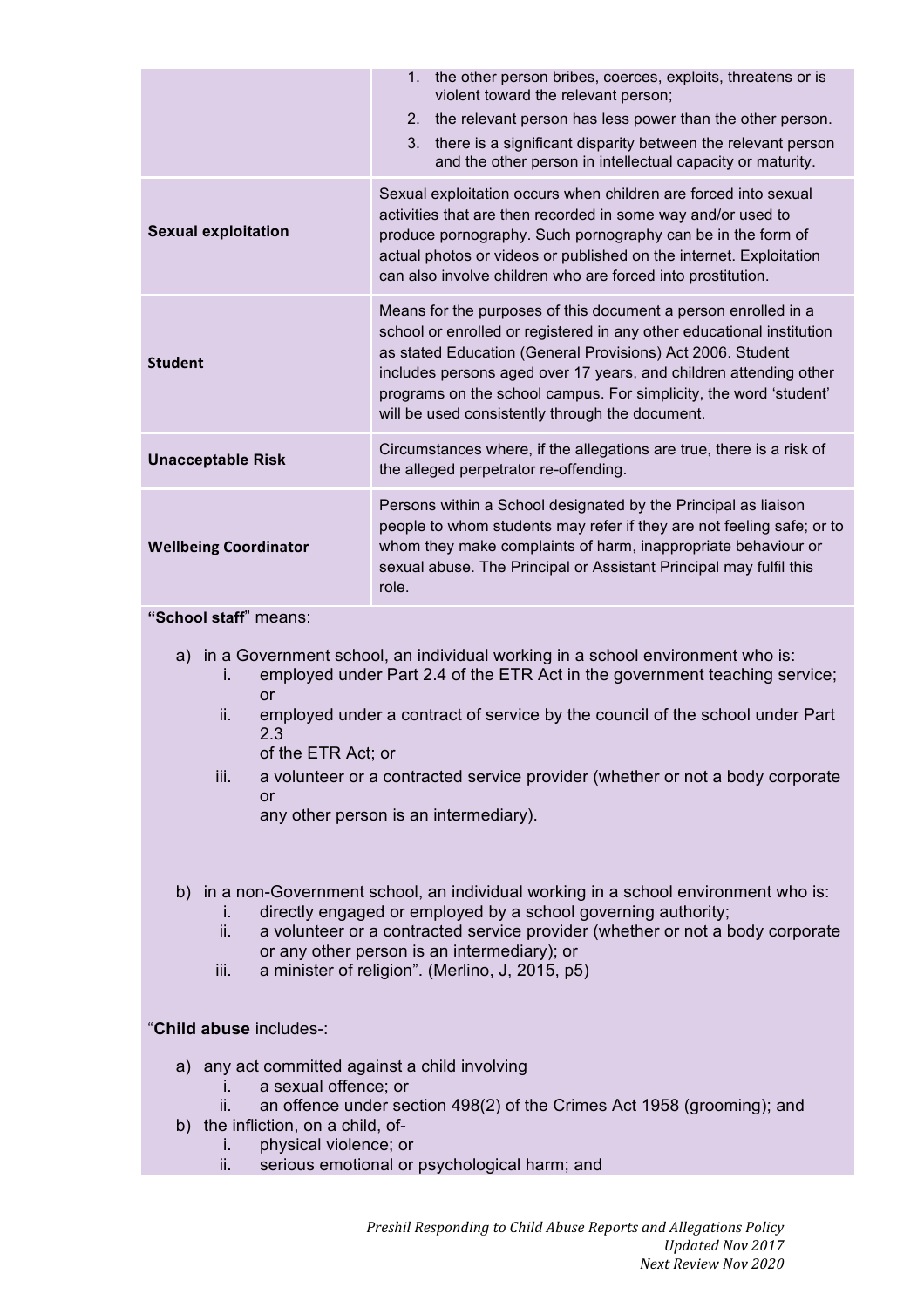## **6. Responsibilities**

| <b>Position</b>        | <b>Responsibility</b>                                                                                                                                                                                                                                                                                                      |
|------------------------|----------------------------------------------------------------------------------------------------------------------------------------------------------------------------------------------------------------------------------------------------------------------------------------------------------------------------|
| Principal              | Implement policies and procedures across the organisation<br>٠                                                                                                                                                                                                                                                             |
| Heads of Campus        | Ensure personnel have access to and understand this policy and<br>٠<br>related procedures                                                                                                                                                                                                                                  |
| <b>SWC</b>             | Ensure all staff have access to training, support and advice to<br>٠<br>understand and implement policies and procedures                                                                                                                                                                                                   |
| Leadership             | Review and update this document and supporting<br>resources<br>٠                                                                                                                                                                                                                                                           |
| <b>SWC</b>             | consistent with relevant legislation<br>Staff Handbook is updated with SGCP documentation and all policies<br>and procedures associated with Mandatory Reporting<br>Support the coordination of the SCYP framework and implementation<br>Provide training and advice in the application of policies and<br>٠<br>procedures |
| Principal              | Ensure all policies and procedures are implemented and followed<br>٠                                                                                                                                                                                                                                                       |
| Heads of Campus        |                                                                                                                                                                                                                                                                                                                            |
| Employees / Volunteers | Compliance with all SGCP and Mandatory Reporting policies and<br>$\bullet$<br>procedures                                                                                                                                                                                                                                   |

### **7. Key Requirements**

Our personnel are required to report any instance of serious abuse or neglect (cases in which a child or young person has suffered, or is likely to suffer, significant harm from abuse or neglect) immediately to the Principal, Heads of Campus, or Student Wellbeing Coordinator.

As mandated reporters the staff need to contact Victoria Police 000, Child Protection or Child First.

If it is not possible to contact Principal, Heads of Campus, or SWC, the staff member must contact these people no later than before ending that person's shift or session of work with our school.

If a child or young person is at **imminent risk** of harm or in **immediate danger**, our personnel are required to report the situation directly to **Victoria Police 000***.*

In Victoria, these adults are mandated to report: "Registered medical practitioners, nurses, midwives, a person registered as a teacher or an early childhood teacher under the *Education and Training and Reform Act 2006* or teachers granted permission to teach under that Act; principals of government or non-government schools within the meaning of the *Education and Training Reform Act 2006*; and police officers" (Australian Government Mandatory reporting of child abuse and neglect).

In your responses you will need to consider the specific needs of the child or young person. Consider the unique qualities of a child including, for example, whether the child is Aboriginal or Torres Strait Islander, has a disability and/or has a culturally and linguistically diverse background.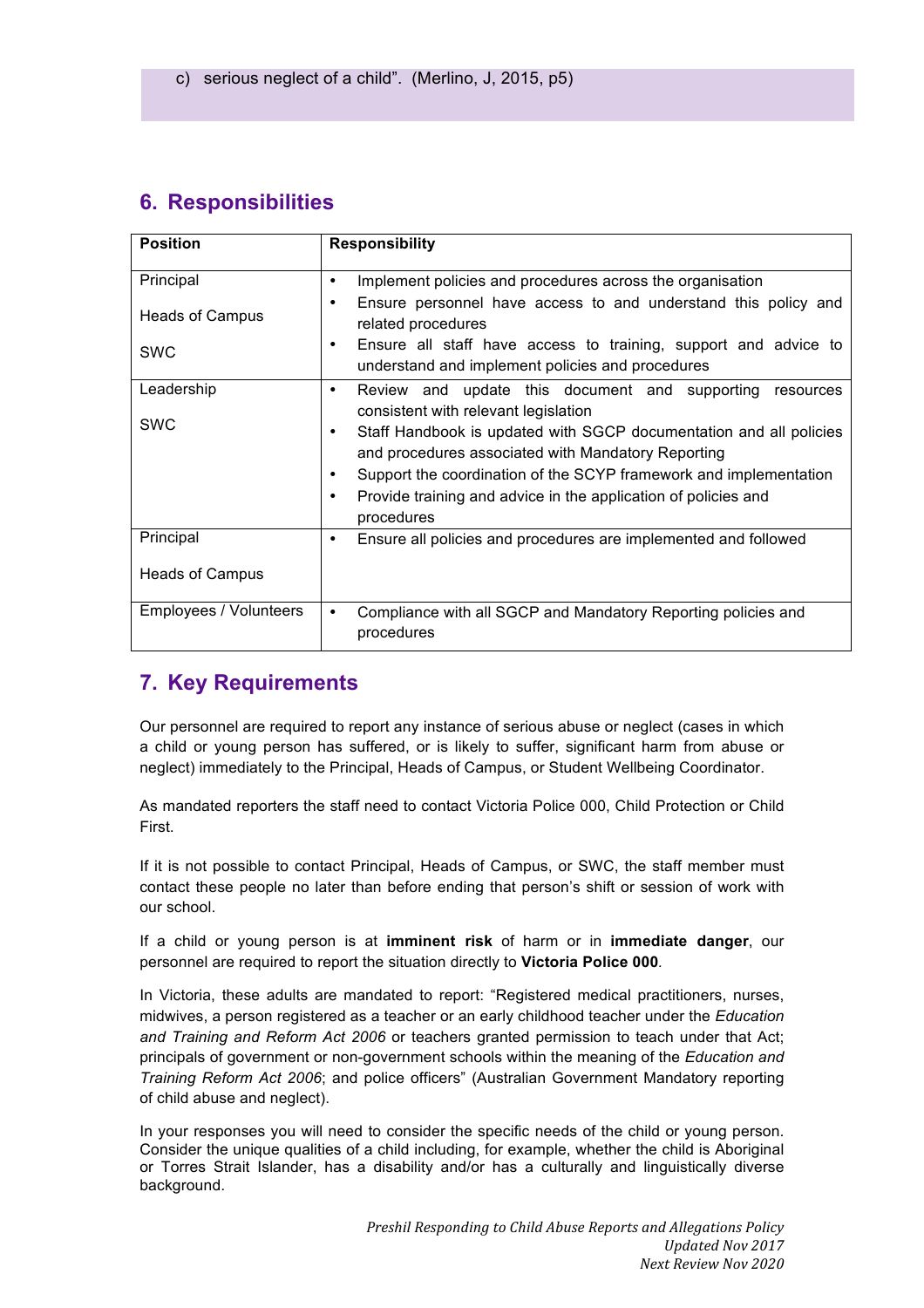#### **Consequences of breaching policy**

If our personnel fail to report instances, allegations, disclosures or concerns in relation to abuse or neglect of a child or young person – by personnel within our organisation or by others – we view such failure as a serious matter that, depending on the circumstances, may result in disciplinary action or be grounds for dismissal.

Our policy prohibits all personnel from:

- discussing any concerns or allegations with unauthorised personnel within or outside our organisation – such prohibition not being designed to limit, in any way, their rights and responsibilities to report their concerns or allegations, but rather as part of our organisation's commitment to ensuring privacy, confidentiality and natural justice
- making deliberately false, misleading or vexatious allegations.

Our personnel are obliged to raise any concerns they might have in relation to:

- our organisational policies designed to safeguard children and young people such as outlined in our 'Practice and Behaviour Guidelines' and in our 'Responding to Child Abuse Reports and Allegations' policy
- actions of other personnel within our organisation that contravene our policies, or that may otherwise have the potential to harm a child or young person.

#### **Reporting of concerns or allegations regarding abuse or neglect by family or other external sources**

Preshil The Margaret Lyttle Memorial School requires all of its personnel to report any instance of child abuse or neglect that has resulted in, or is likely to result in, significant harm to a child or young person, to either:

- **Victoria Police 000** and/or **Child First** immediately (i.e. before the end of the person's shift / session of work) During business hours: **1300 360 391**
- The Principal and HOCs will ensure that the incident is reported to **Victoria Police 000** and/or **Child First** immediately (i.e. before the end of the person's shift / session of work) During business hours: **1300 360 391**
- If the Principal is unavailable (or they are the subject of the complaint), our personnel are required to report the matter to Heads of Campus, Junior/Senior School. The following legal mandatory reporting requirements also apply to personnel within our organisation:

#### **Victoria**

The following legal mandatory reporting requirements also apply to personnel within our organisation:

| Mandatory reporting legislation and summary                                                                                                                                                                                                  | Relevant personnel who must comply |
|----------------------------------------------------------------------------------------------------------------------------------------------------------------------------------------------------------------------------------------------|------------------------------------|
| <b>Sexual Offences against Children</b>                                                                                                                                                                                                      | All personnel                      |
| Section 327 of the Crimes Act 1958                                                                                                                                                                                                           |                                    |
| This legislation requires that any adult who has a reasonable<br>belief that a sexual offence has been committed in Victoria<br>against a child must disclose that information to a police officer<br>as soon as it is practicable to do so. |                                    |
| Please familiarize yourself with this legislation at<br>https://aifs.gov.au/cfca/publications/mandatory-reporting-child-<br>abuse-and-neglect                                                                                                |                                    |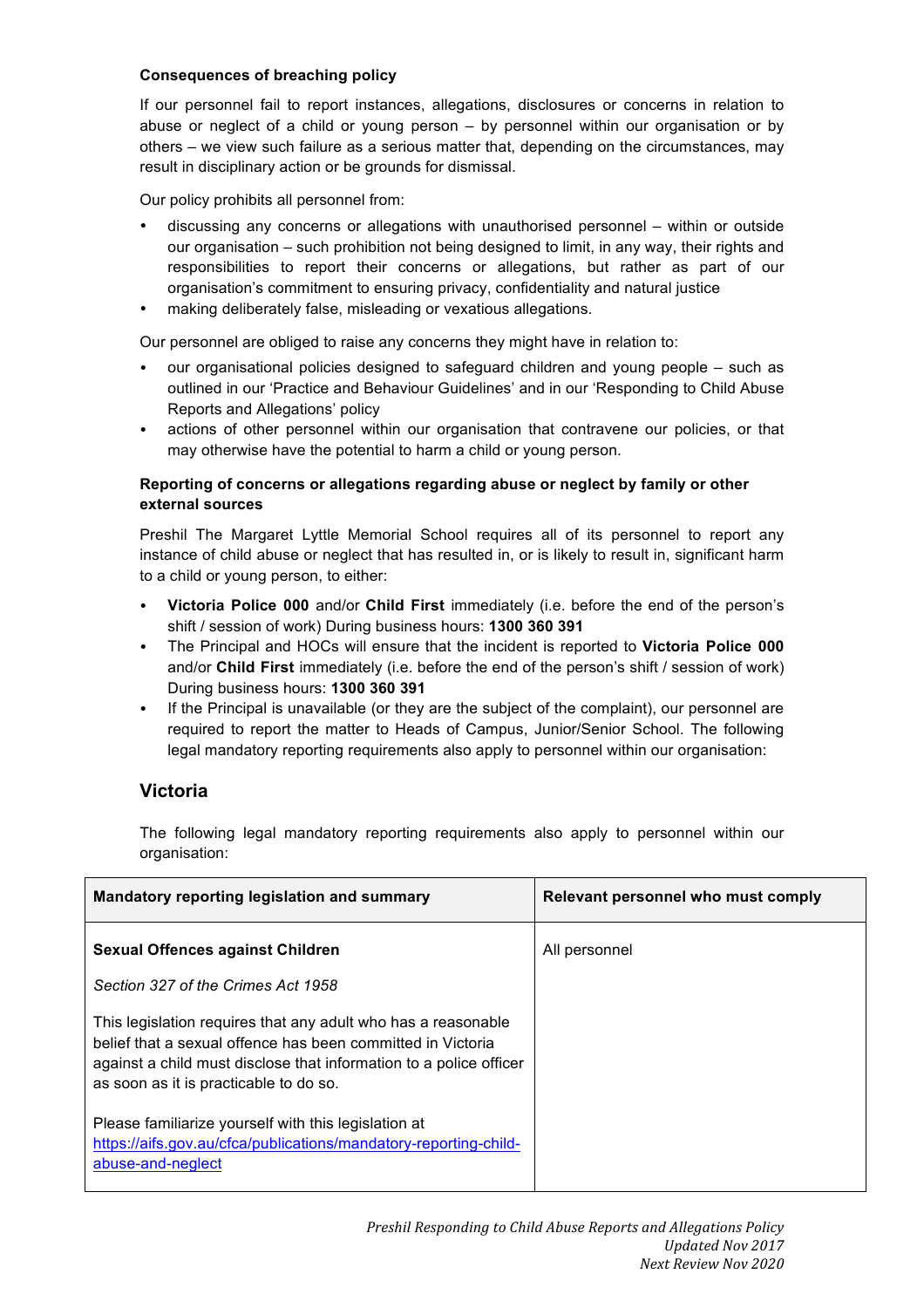| <b>Mandatory Reporting of Child Abuse</b>                                                                                                                                                                                                             |                                                                                             |
|-------------------------------------------------------------------------------------------------------------------------------------------------------------------------------------------------------------------------------------------------------|---------------------------------------------------------------------------------------------|
| Sections $182(1)(a)-(e)$ , 184 and $162(c)-(d)$ of the Children,<br>Youth and Families Act 2005 (Vic.)                                                                                                                                                | Teachers, doctors, nurses                                                                   |
| This legislation requires that teachers and certain other<br>professionals who have a reasonable belief that a child needs<br>protection from physical or sexual abuse must inform the<br>relevant authorities as soon as it is practicable to do so. |                                                                                             |
| Please familiarize yourself with this legislation at<br>https://aifs.gov.au/cfca/publications/mandatory-reporting-child-<br>abuse-and-neglect                                                                                                         |                                                                                             |
| <b>Reportable Conduct</b>                                                                                                                                                                                                                             |                                                                                             |
| Children Legislation Amendment (Reportable Conduct) Act<br>2017                                                                                                                                                                                       | A person in a relevant position of authority in<br>the organisation who becomes aware of an |
| This legislation requires reporting to a Commissioner for<br>Children and Young People of any offence or misconduct by<br>workers and volunteers in an organisation involving children,<br>including:                                                 | allegation of reportable conduct involving a<br>worker or volunteer                         |
| a sexual offence; or<br>sexual misconduct; or<br>physical violence; or<br>$\bullet$<br>significant emotional/ psychological harm; or<br>significant neglect.                                                                                          |                                                                                             |
| Please familiarize yourself with this legislation at                                                                                                                                                                                                  |                                                                                             |
| http://www.ccyp.vic.gov.au/reportableconduct/index.htm                                                                                                                                                                                                |                                                                                             |

We ask that our personnel also inform our Principal, Head/s of Campus and our Student Wellbeing Coordinator of any report they make to those authorities, to enable our organisation to best provide support to the child or young person, their family and our personnel, where appropriate.

All our personnel retain the right to report directly to relevant authorities, such as Police or Child Protection, any concerns they may have in relation to the safety and welfare of a child or young person, regardless of whether or not they have also reported that matter internally.

In taking a report of concern, or of an incident, from others within our organisation our personnel are:

- not to assess the validity of such allegations or concerns, but to report all allegations or concerns to the nominated person or persons within our organisation as described in this policy (the validity of an allegation will then be assessed in the manner described in this policy.)
- to disregard factors such as the authority or position of the persons involved and any preexisting views about the good character, or otherwise, of any person involved or under investigation.

In situations where a child or young person is making an allegation, our personnel are required to: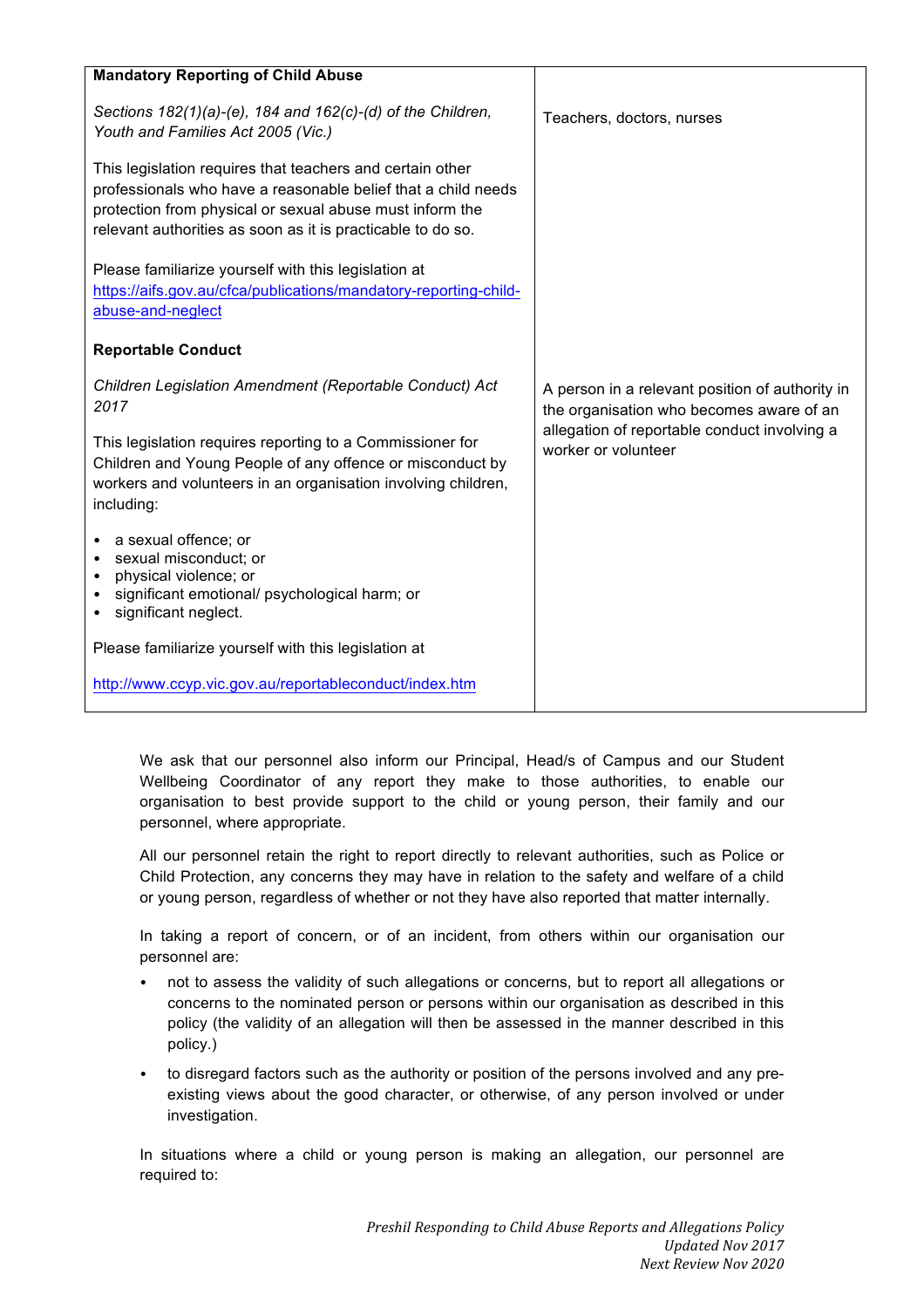- listen to the allegation or disclosure supportively, without dispute
- clarify the basic details, without seeking detailed information or asking suggestive or leading questions, using our organisation's 'Child Abuse Incident Form'
- record on the Child Abuse Incident Form what was said (where possible, noting the exact words used by the person making the allegation)
- date and sign the record
- explain to the child (if present) that other people may need to be told, in order to stop what is happening
- provide reassurance that our organisation will take immediate action in response to the allegation.
- Report the matter as per organisational policy requirements (as stated earlier), which are to:
	- **Victoria Police 000** and/or **Child First** immediately (i.e. before the end of the person's shift / session of work) During business hours: **1300 360 391**
	- The Principal will ensure that the incident is reported to **Victoria Police 000** and/or **Child First** immediately (i.e. before the end of the person's shift / session of work) During business hours: **1300 360 391**
	- If the Principal is unavailable (or they are the subject of the complaint), our personnel are required to report the matter to Heads of Campus: Natalie Jensen and/or Jason Barton. **Additional requirements where concerns or allegations of abuse or neglect involve our employees or volunteers**

All personnel must report, immediately, to Principal, or Heads of Campus, any breach of the Practice and Behaviour Guidelines / Code of Conduct arising from an action by an employee or volunteer within our organisation.

In response to any instance of 'serious' breaches which relate to abuse or neglect ('serious' being cases in which the abuse or neglect has resulted in, or is likely to result in, significant harm to a child or young person) the Principal will investigate and deal with allegations of inappropriate and unacceptable behavior towards a child in line with our organisation's general procedures for complaint resolution and disciplinary measures and in consultation with Police and other authorities.

If a 'serious' allegation has been made against a staff member of our organisation, our Principal will:

- complete a 'Preshil Child abuse Incident Report Form' form to ensure all relevant details are documented
- complete a 'Preshil Child abuse Incident ACF Report Form' form to ensure all relevant details are documented
- cooperate with the Police and other authorities and assist in their investigation of the allegation
- take any action necessary to safeguard the child or young person (or other children or young people in our care) from additional harm through options such as:
- redeploying that staff member to a position where they do not work with children, (E.g. working off campus)
- removing/suspending that staff member from duty until the validity of the allegations is determined, allowing the staff member to work off-campus
- assist in addressing the support needs of those impacted by the allegation including considerations of cultural safety for :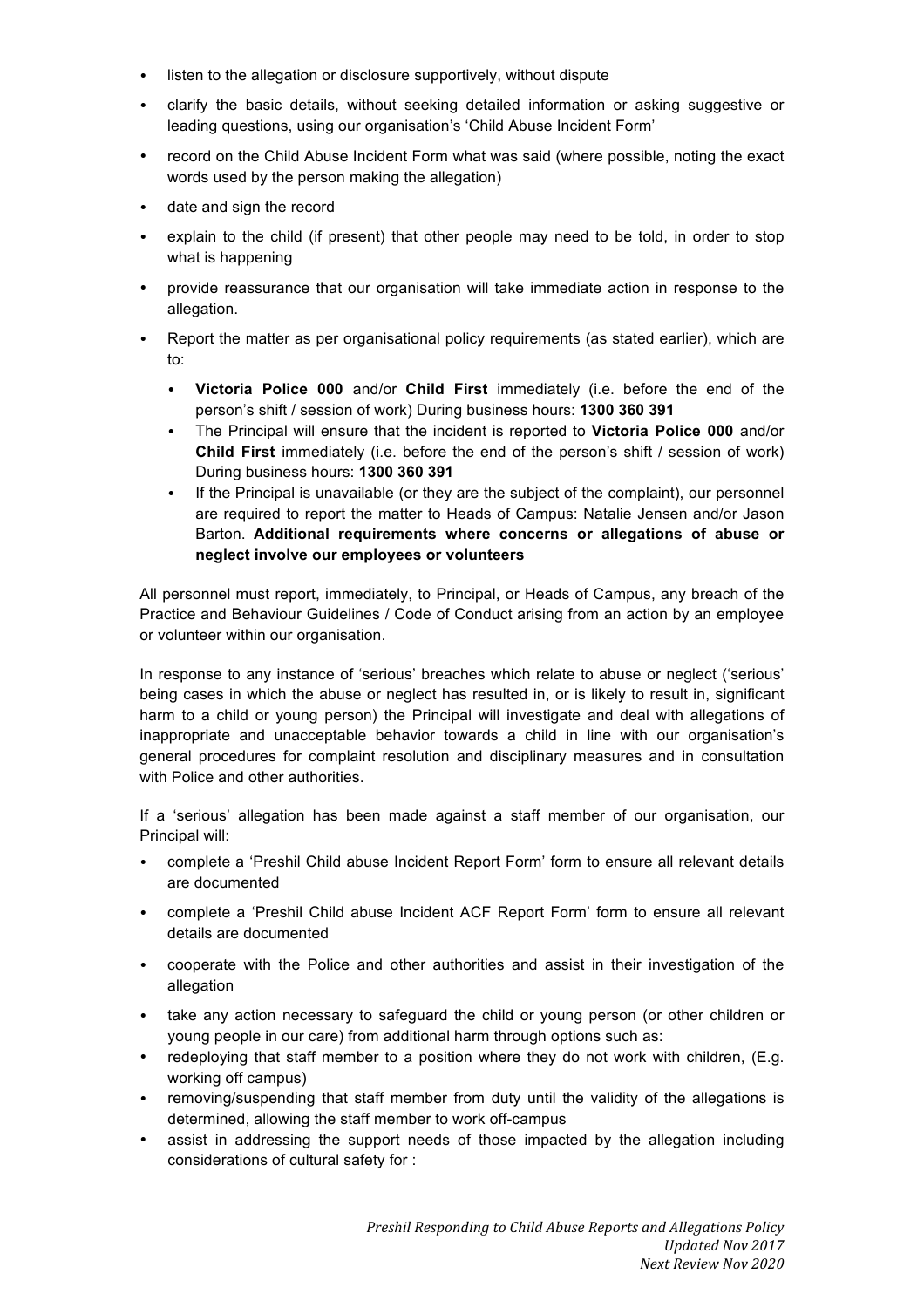- **-** the child and their family (this includes any specific support needs for those from an Aboriginal and Torres Strait Islander; Culturally and Linguistically Diverse; or person with a disability background);
- **-** the person against whom the complaint is made by, for example, offering professional counselling
- **-** other personnel impacted by the allegations
- make clear to all other personnel who are aware of the allegation that:
	- **-** the allegation does not mean the person is guilty, and that the allegation will be properly investigated and will include the right to 'procedural fairness'
	- **-** they are not to discuss the matter with any person, except as directed by police, child protection authorities and/or the Principal and only in direct relation to investigation of the allegation.

All instances, allegations, disclosures or reasonable concerns of abuse or neglect of a child or young person arising from an action by an employee or volunteer within our organisation will be investigated and will be the subject of a critical incident review. This will also be reported to the Australian Childhood Foundation within 28 days, in accordance with the requirements of the Safeguarding Children Program. This report will be made by the Principal and/or the Wellbeing and Safeguarding Children Coordinator.

#### **Confidentiality and privacy**

Our organisation maintains the confidentiality and privacy of all concerned (including the alleged perpetrator), except if doing so would compromise the welfare of the child or young person and/or investigation of the allegation.

#### **Documentation**

As part of our policy for responding to reports or allegations of child abuse, we have developed a 'Child abuse Incident Report Form' which is to be used by any of our staff to document any allegation, disclosure, incident or concern regarding child abuse.

The Principal will complete the 'Child abuse Incident ACF Report Form' for the Australian Childhood Foundation (ACF) Safeguarding Manager.

In situations where our personnel become aware of abuse whether through observation of potential indicators, such as bruises or cuts, or by directly observing potentially abusive behaviour towards a child or young person, they are required to use our 'Child abuse Incident Report Form' to record their observations and concerns as accurately as possible.

The Principal will oversee creation of a file to contain the completed 'Child abuse Incident Report Form', the 'Child abuse Incident ACF Report Form' and any other documentation relating to the allegation and subsequent action.

So as to prevent access by unauthorised persons, our organisation stores any documentation associated with an allegation of abuse or neglect of a child or young person by having:

- hard-copy documentation stored in a locked filing cabinet (or similar)
- electronic documentation stored in a password-protected folder (or similar).

We maintain and regularly monitor records of child abuse reports as part of our Incident Management processes to ensure that they are responded to effectively in accordance with this policy and that requirements for reporting to external authorities are complied with. These records will inform reviews of the policy as detailed in section 9.

#### **Communication**